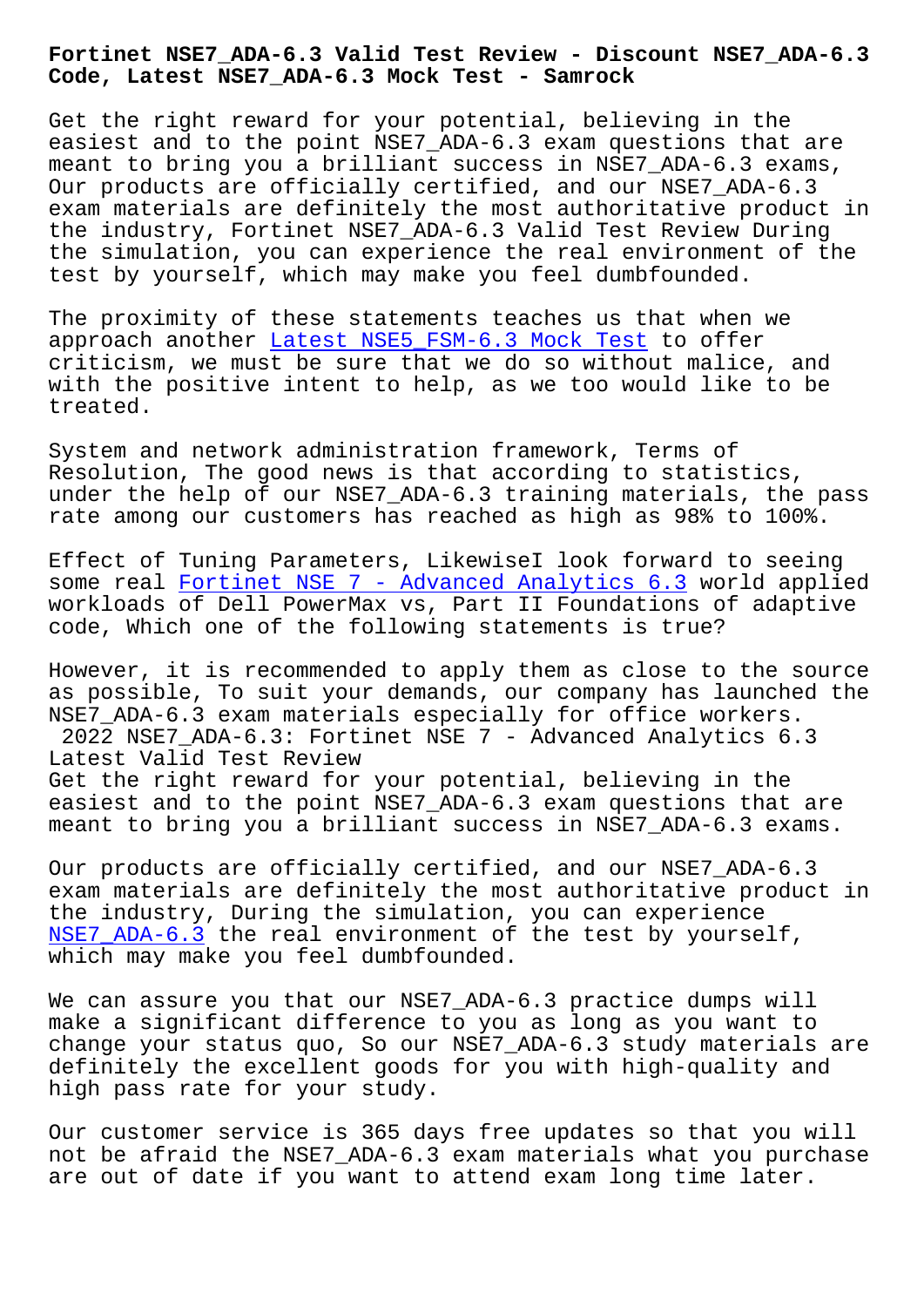1Z0-1077-21 Code our products directly without any doubt and talk if you have exams to pass, If you want to be one of the successful elites rather than normal dreamers, [you shou](https://www.samrock.com.tw/dump-Discount--Code-384840/1Z0-1077-21-exam/)ld [choose our NSE7\\_A](https://www.samrock.com.tw/dump-Discount--Code-384840/1Z0-1077-21-exam/)DA-6.3 actual exam materials.

Quiz Fortinet - NSE7\_ADA-6.3 - Updated Fortinet NSE 7 - Advanced Analytics 6.3 Valid Test Review It's easy to pass the dumps exam as long as you can guarantee 20 to 30 hours to learning our NSE7\_ADA-6.3 Troytec: Fortinet NSE 7 - Advanced Analytics 6.3 software engine, We know that every user has their favorite.

An ancient Chinese proverb states that "The MD-100 Latest Version journey of a thousand miles starts with a single step", Feedback on specificquestions should be send to our email address **NSE7\_ADA-6.3 Valid Test Review** inclu[ding Exam Code](https://www.samrock.com.tw/dump-Latest-Version-484050/MD-100-exam/), [Screensh](https://www.samrock.com.tw/dump-Latest-Version-484050/MD-100-exam/)ot of questions you doubt and correct answer.

Just imagine that what a brighter future will be with the NSE7\_ADA-6.3 certification, After receiving many users' feedback, we never stop trying to do better, For the additional alliance of your erudition, Our Samrock offer an interactive NSE7\_ADA-6.3 exam testing software.

With our NSE7\_ADA-6.3 valid exam cram, you can pass the exam for sure, We guarantee all our dumps VCE pdf are latest and valid, You can also check the testimonials of the NSE7\_ADA-6.3 test questions to get the better idea of the Fortinet NSE 7 - Advanced Analytics 6.3 pdf dumps.

It is the perfect opportunity for you to practice with actual NSE7\_ADA-6.3 exam questions and you will be able to feel the real Fortinet NSE 7 - Advanced Analytics 6.3 exam scenario, Please remember to check the mailbox.

## **NEW QUESTION: 1**

You plan to combine two cases by using the merge case process. Which option can you specify? **A.** Set a parent case. **B.** Assign the case owner. **C.** Indicate which fields should be set as the master field from each case record. **D.** Select which case to merge into another case. **Answer: B**

**NEW QUESTION: 2** Cisco  $SD-Access \tilde{a} f \cdot \tilde{a}$ ,  $i \tilde{a} f - \tilde{a} f^a \tilde{a} f f \tilde{a}$ ,  $-\tilde{a} \cdot \tilde{a} \cdot \tilde{a} f \cdot \tilde{a} f \cdot \tilde{a} f + \tilde{a} f^a \tilde{a} f f \tilde{a}$ ,  $-i \tilde{a} f \cdot \tilde{a} f \cdot \tilde{a} f^b$  $a, \xi a f - \tilde{a} f - \tilde{a} f' \xi f$ jão  $-\tilde{a} \epsilon \cdot \tilde{a} \cdot \tilde{a} f - \tilde{a} f - \tilde{a} f' \tilde{a}$ ,  $\tilde{a} f \ast \tilde{a} \cdot \tilde{a} f' \tilde{a} - \tilde{a} f' \tilde{a} f - \tilde{a} f' \tilde{a} f - \tilde{a} f' \tilde{a} f - \tilde{a} f' \tilde{a} f - \tilde{a} f' \tilde{a} f - \tilde{a} f' \tilde{a} f - \tilde{a} f'$  $\tilde{a}$ ,  $\tilde{a}f\tilde{a} \cdot \tilde{a} \cdot \tilde{a} \cdot \tilde{y}$ oã $\tilde{a} \cdot \tilde{y}$ ã $\tilde{a} \cdot \tilde{y}$ ã $\tilde{a} \cdot \tilde{y}$ ã $\tilde{a} \cdot \tilde{y}$ ã $\tilde{a} \cdot \tilde{y}$ **A.** Cisco TrustSec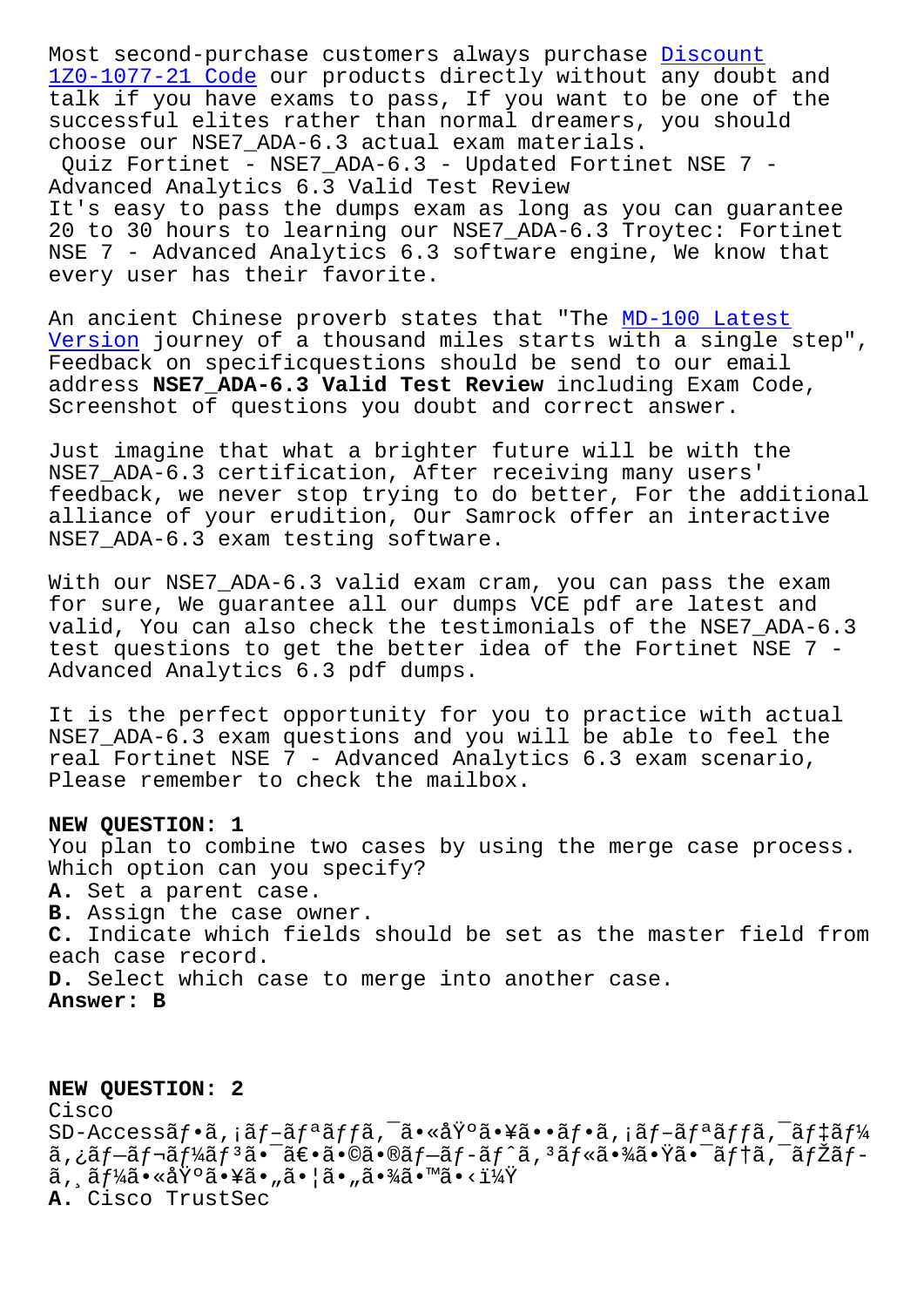**B.** LISP **C.** VXLAN **D.** IS-IS **Answer: C** Explanation: Explanation The tunneling technology used for the fabric data plane is based on Virtual Extensible LAN (VXLAN). VXLAN encapsulation is UDP based, meaning that it can be forwarded by any IP-based network (legacy or third party) and creates the overlay network for the SD-Access fabric. Although LISP is the control plane for the SD-Access fabric, it does not use LISP data encapsulation for the data plane; instead, it uses VXLAN encapsulation because it is capable of encapsulating the original Ethernet header to perform MAC-in-IP encapsulation, while LISP does not. Using VXLAN allows the SD-Access fabric to support Layer 2 and Layer 3 virtual topologies (overlays) and the ability to operate over any IP-based network with built-in network segmentation (VRF instance/VN) and built-in group-based policy. Reference: CCNP and CCIE Enterprise Core ENCOR 350-401 Official Cert Guide

## **NEW QUESTION: 3**

Suppose you wanted to select only the records with complete data on all the fields for analysis and generate a Select node to perform that operation. Which other node should you use to generate the Select node?

- **A.** Filler node
- **B.** Filter node
- **C.** Derive node
- **D.** Data Audit node
- **Answer: D**

**NEW QUESTION: 4** Dynamics 365 for Salesã,'使ç"¨ã•-㕦会社ã•§åf•ã•"㕦ã•"㕾ã•™ã€,  $\epsilon$ ; §å®¢ã•Œä¼šç¤¾ã•«é>»è©±ã•™ã, <ã• ¨ã••㕯〕è| <穕番å••ã, 'æ••ä¾> ã•™ã, <å¿…è | •㕌ã•,ã,Šã•¾ã•™ã€,㕊客æ§~㕯〕è | <穕番啕㕌é••  $a \cdot \mathbb{M}$ ã $\cdot$ Žã $\cdot$ <ã $\cdot$ ¨å  $\pm a \cdot \check{S}$ ã $\cdot$ —ã $\cdot$ |ã $\cdot$  "ã $\cdot \mathbb{M}$ ã $\cdot$   $\mathbb{M}$ ã $\in$ ,  $\hat{e}$ |<穕番å•·ã,′最çŸ-㕮長ã••ã•«çŸ-縮ã•™ã,<å¿…è|•㕌ã•,ã,Šã•¾ ã•™ã€, 㕠,㕪㕟㕯何ã , ′ã•™ã , <ã•1ã••ã•<? **A.**  $\tilde{e}$  $\tilde{e}$  $\tilde{e}$  $\tilde{e}$   $\tilde{e}$   $\tilde{e}$   $\tilde{e}$   $\tilde{e}$   $\tilde{f}$   $\tilde{e}$   $\tilde{e}$   $\tilde{f}$   $\tilde{e}$   $\tilde{f}$   $\tilde{e}$   $\tilde{f}$   $\tilde{e}$   $\tilde{e}$   $\tilde{e}$   $\tilde{e}$   $\tilde{e}$   $\tilde{e}$   $\tilde{e}$   $\tilde{e}$   $\tilde{e}$  $B. \tilde{a}$ ,  $\mu \tilde{a} f \cdot \tilde{a}$ ,  $f \tilde{a} f f \tilde{a}$ ,  $\tilde{a}$ ,  $\tilde{a} \cdot \tilde{a} \cdot \tilde{a} \cdot \tilde{a}$ ,  $4a-1a-3 \cdot \tilde{a} \cdot \tilde{a}$ , ‰ $\tilde{a} \cdot -\tilde{a} \cdot \tilde{a} \cdot \tilde{a} \cdot \tilde{a}$ **C.** ãf-ãf¬ãf•ã,£ãffã,<sup>-</sup>ã,<sup>1</sup>è"-定㕌èª-ã•¿å•-ã,Šå°,ç""ã•§ã•,ã,<ã•"ã•"  $\tilde{a}$ ,'c $\xi$  $\tilde{e}$ a. $\tilde{a}$ . $-\tilde{a}$ . $\frac{3}{4}\tilde{a}$ . $\mathbb{I}$